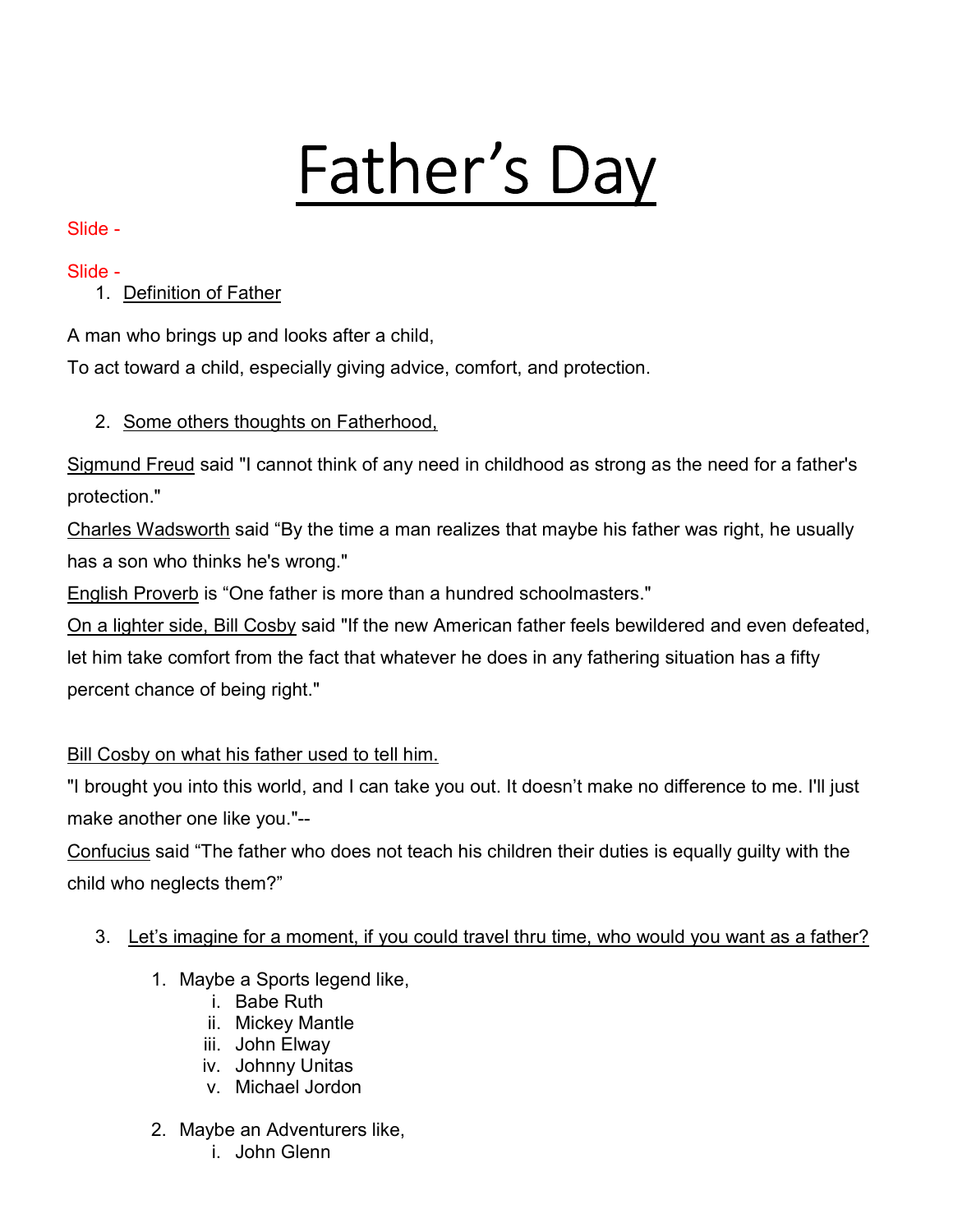- ii. Neil Armstrong
- iii. Christopher Columbus
- iv. Daniel Boone
- v. Wyatt Earp
- 3. Maybe a Show Business personality like,
	- i. John Wayne
	- ii. Shan Connery
	- iii. Tim Allen
	- iv. Jacky Gleason
	- v. Bill Cosby
- 4. Maybe a Political Icon like,
	- i. Ronald Regan
	- ii. Abe Lincoln
	- iii. Teddy Roosevelt
	- iv. John Kennedy
- 5. Maybe a Business legend like,
	- i. Donald Trump
	- ii. Bill Gates
	- iii. Henry Ford
	- iv. Sam Walton
- 6. Maybe a Military hero's like,
	- i. Ulysses S Grant
	- ii. Norman Schwarzkopf
	- iii. George Patton
	- iv. George Washington
- 7. Maybe a famous Writers like,
	- i. Ian Fleming
	- ii. Mark Twain
	- iii. William Shakespeare
- 4. Some fathers in the Bible

You may or may not remember but I am sure you have seen or experienced the story telling factor between a father and a son or even between a grandfather and grandson.

The wide eyed, riveted concentration on the side of the child and the true natured embellishment on the side of the father or grandfather.

Christians may have some other fathers of interest that some people may not think about.

How about having a father like Peter?

To have him narrate with such detail that day on Pentecost giving his first sermon.

How about having a father like Paul?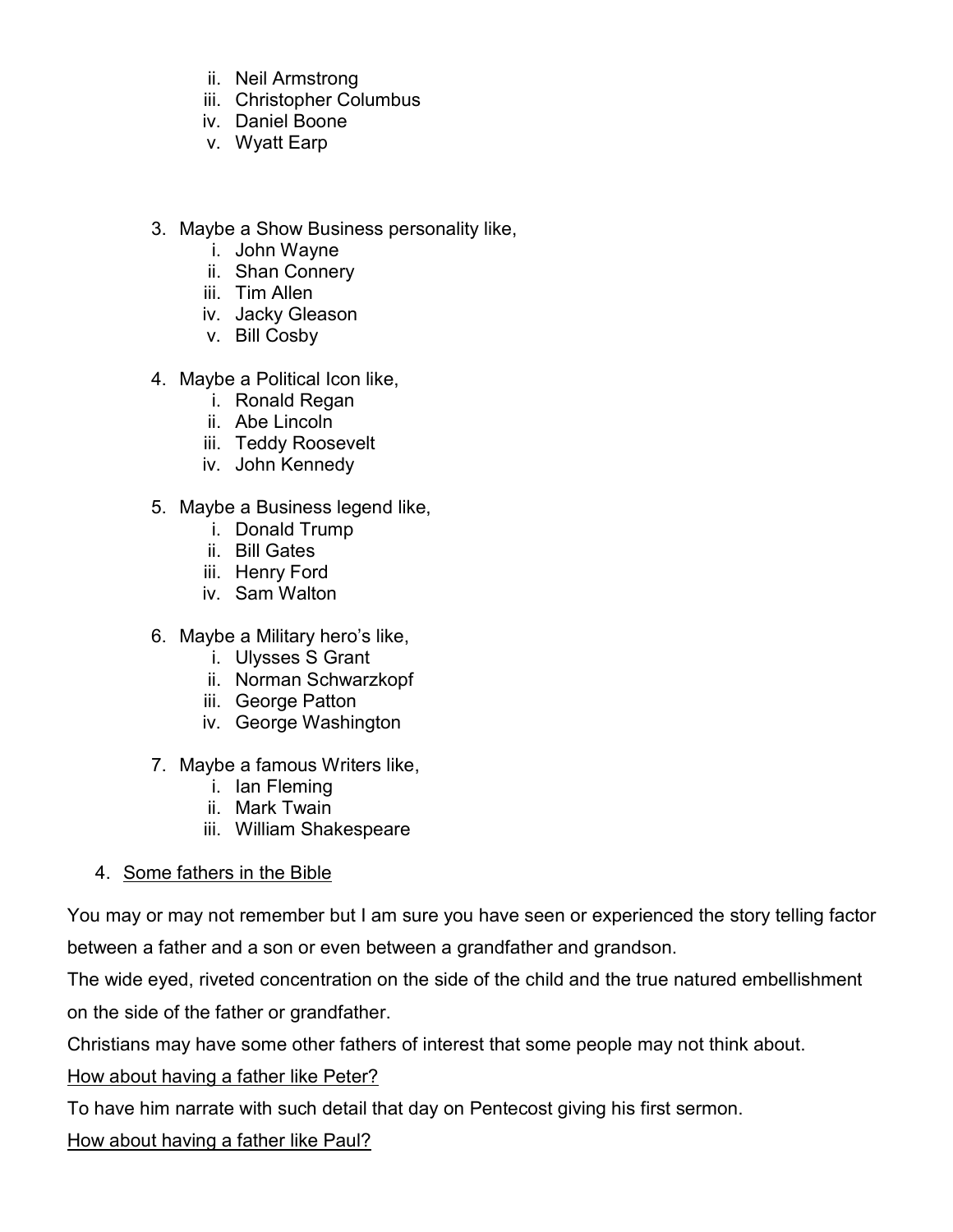To listen to him tell of his journeys around to areas around the Great Sea.

How about having a father like Matthew or Luke?

To have them relay first hand accounts of Jesus and His miracles and of the beginnings of the Church.

How about having a father like John?

To listen to him recount his writing of Revelation.

How about having a father like Jonah?

To listen to him describe his journey to Nineveh, spending three days inside a great fish.

### How about having a father like Joseph?

To have him relate first his young childhood.

How he was almost murdered at the hands of his brothers and being sold for slavery into Egypt by his jealous brothers.

Then to have him describe how he was elevated to the position next to Pharaoh.

And then the story of his reunion with his father and family.

How about having a father like Job?

To listen to him recount his assertions of innocence under his suffering situation and of his

confidence in God and his final vindication.

But I think of one in particular father and a particular man of faith.

In Genesis we read of this particular father.

The man before he became a father had to first give up country and family.

Slide - Genesis 12:1 "Now the Lord had said to Abram: "Get out of your country, From your family And from your

father's house, To a land that I will show you."

He had to secondly break off with his nephew Lot,

Slide - Genesis 13:6

"Now the land was not able to support them, that they might dwell together, for their possessions were so great that they could not dwell together."

He had to thirdly abandon his own cherished plans for his son Ishmael,

Slide - Genesis 21:11

"And the matter was very displeasing (distressing) in Abraham's sight because of his son."

And then fourthly the supreme test of a father to,

with faith, willingly offer up his son, "his only son, Isaac", whom he had waited thru time for, whom he loved passionately and in whom all his expectations centered.

Slide - Hebrews 11:17 we read,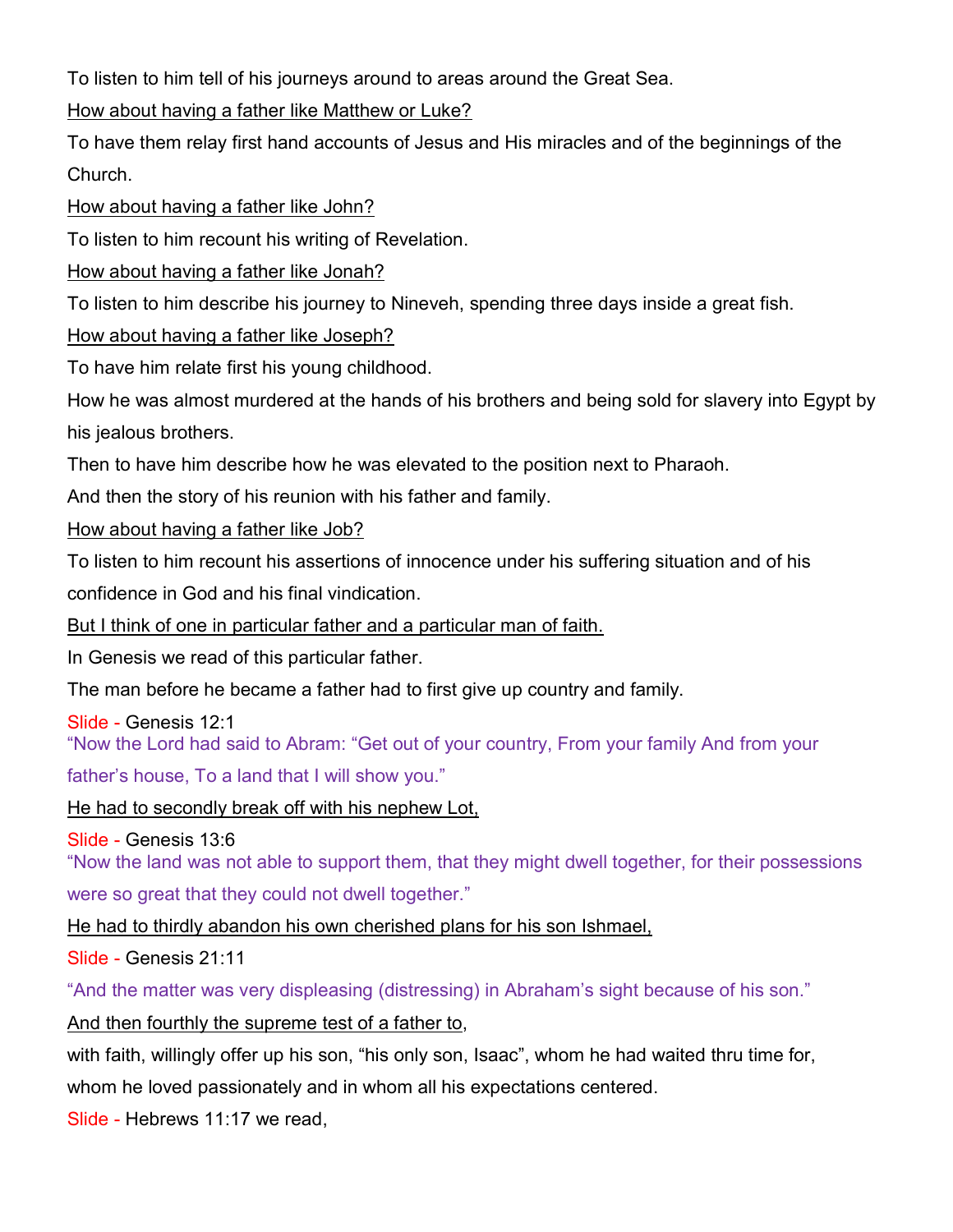"By faith Abraham, when he was tested, offered up Isaac, and he who had received the promises offered up his only begotten son"

#### Slide - When we read Genesis 22:1-3,

"Now it came to pass after these things that God tested Abraham, and said to him, "Abraham!" And he said, "Here I am."

Slide - Then He said, "Take now your son, your only son Isaac, whom you love, and go to the land of Moriah, and offer him there as a burnt offering on one of the mountains of which I shall tell you." Slide - So Abraham rose early in the morning and saddled his donkey, and took two of his young men with him, and Isaac his son; and he split the wood for the burnt offering, and arose and went to the place of which God had told him."

Do you see anything, between verse 2 and 3?

We do not read anything about Abraham questioning God's request or

recounting to God about the promise as though God needed to be reminded or

pleading with God in regards to this is my only son or even just refusing to follow God's command.

#### Do you think that Abraham thought nothing about it?

Visualize yourself in Abrahams shoes at this time.

Take into consideration of the time you have waited for this child,

besides what a child is to a father or parent.

Some have made statements like,

"We have not only lost our child, but also the part of us that they represent.

We have lost the future that we would have made together.

It is the vision of being together in the future as we were in the past."

Has anything on Isaac's part been done to warrant such action?

Does Abraham realize the loss? Do you?

Back to our visualization,

You bind your son and lay him on the altar.

Slide - You raise your knife as Genesis 22 verse 10 says,

"And Abraham stretched out his hand and took the knife to slay his son."

There is true intent here or would it state otherwise as though Abraham was kind waiting for God to step in so he would not have to go thru with it.

I do not believe the text would say "to slay his son"

Slide - Genesis 22 verse 11 says, "But the Angel of the LORD called to him from heaven and said,

"Abraham, Abraham!" So he said, "Here I am." And He said, "Do not lay your hand on the lad, or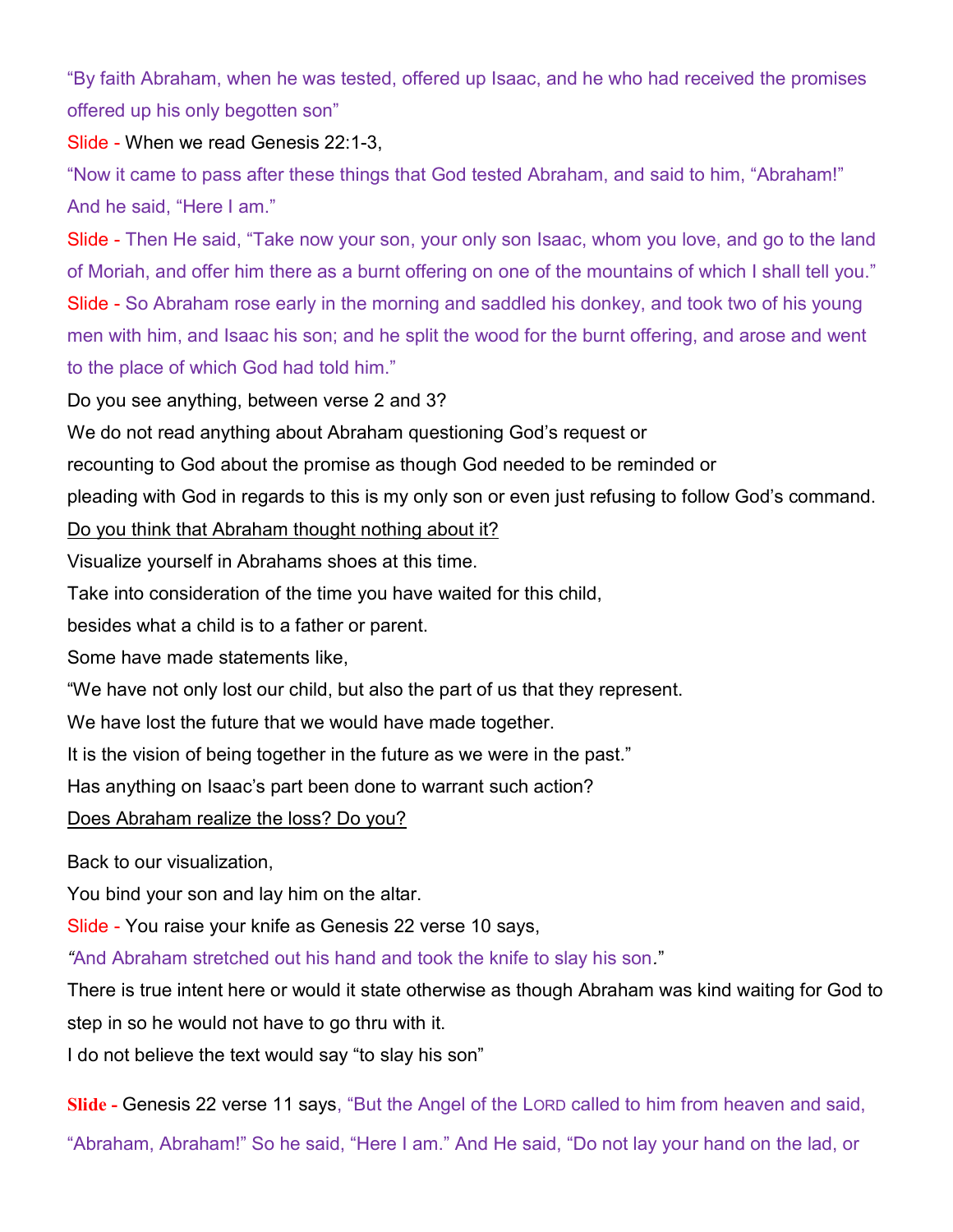do anything to him; for now I know that you fear God, since you have not withheld your son, your only son, from Me."

Slide - Now if I could continue on directing your visualization to another Son, in Psalm 2:7 "I will declare the decree: The Lord has said to Me, 'You are My Son, Today I have begotten You." Slide - And in Hebrews 1:5

"For to which of the angels did He ever say: "You are My Son, Today I have begotten You"? And

#### again: "I will be to Him a Father, And He shall be to Me a Son"?

Again, take into consideration of the time you have waited for this child,

Besides what a child is to a father.

Your Son is turned over to the authorities to be mocked and scoured for nothing that He has done.

He bears his cross to the place they are to kill Him.

They lay down the cross and lay Him on it.

They tie down your arms with rope so He can not move them and then the hold the nail in one of His palms and raise the hammer to drive the nail thru,,,,,

There is no angel calling out "Wait, wait do nothing to Him"

Slide - Palms 22:1-2

"My God, My God, why have You forsaken Me? Why are You so far from helping Me,

And from the words of My groaning? O My God, I cry in the daytime, but You do not hear"

Slide - Mark 15:37-38 "And Jesus cried out with a loud voice, and breathed His last.

Then the veil of the temple was torn in two from top to bottom."

The deed is done, the sacrifice is made.

Slide - Why? 1 John 4:10

In this is love, not that we loved God, but that He loved us and sent His Son to be the propitiation for our sins."

The curtain or veil (our sins) that once separated us from a Holy God has been torn in two from the top to down.

Slide - 1 John 3:1 we read,

"Behold what manner of love the Father has bestowed on us, that we should be called children of God!"

We are no longer His enemies, but have an open invitation to become His children!

Slide - 1 John 3:16 we read,

"By this we know love, because He laid down His life for us."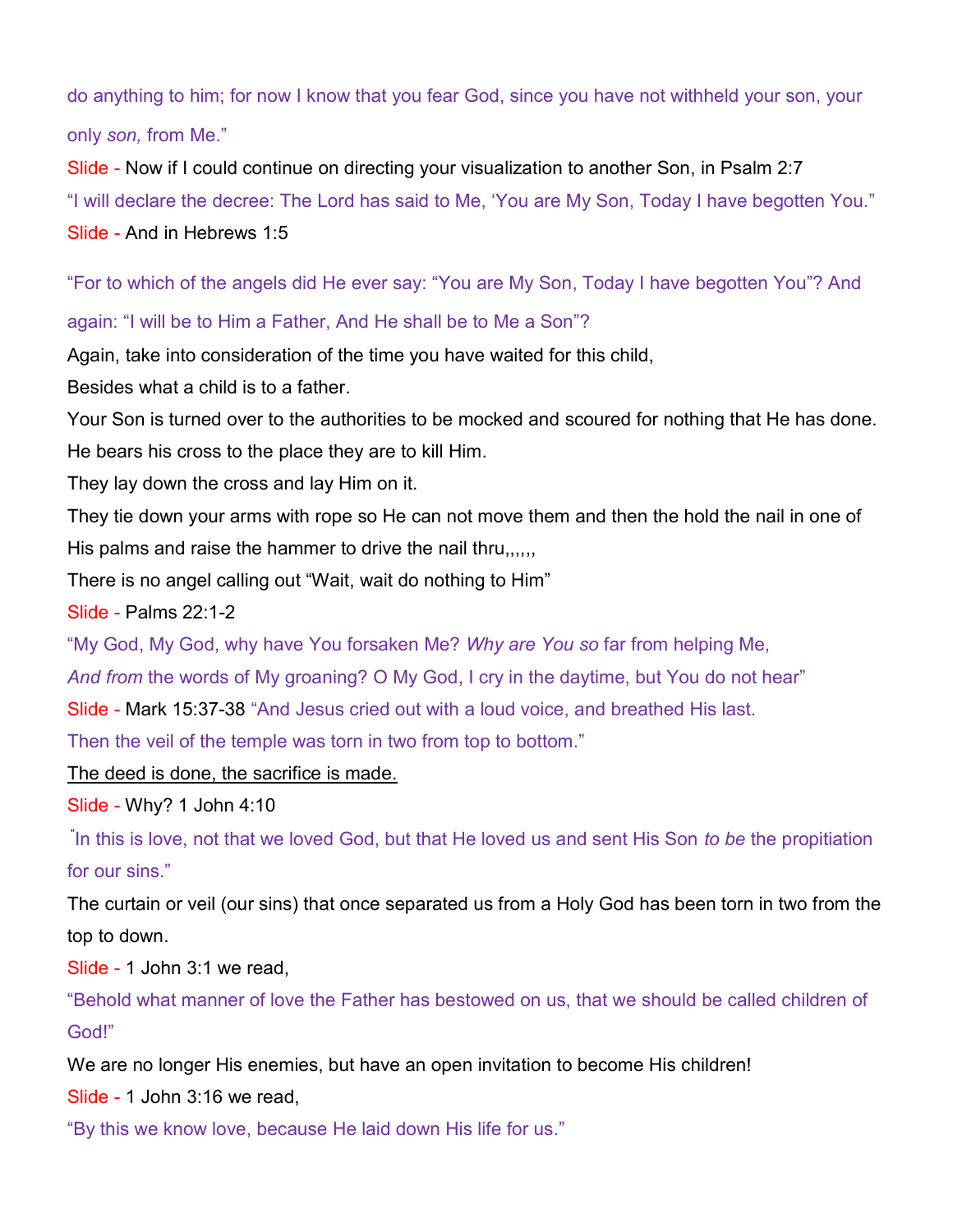The truth is that it was the Father who sent Jesus to the world in the first place so that we might be fully reconciled to His heart.

And Jesus came willingly in order that He might provide the way for us to come home to His Father It is one thing to say the words "I love you",

and it is quite another thing to prove your love.

God did not only say that He loved us, He demonstrated it by sending us His only Son as an atoning sacrifice for our sins.

Father did everything that He could possibly do to prove His unwavering love towards us when He sent us Jesus.

Do we struggle sometimes to believe that God, our Father, really does love us?

Maybe you have heard these expressions

When I was a boy of 14, my father was so ignorant I could hardly stand to have the old man around.

But when I got to be 21, I was astonished at how much the old man had learned in seven years.-- Mark Twain

"My father was an amazing man. The older I got, the smarter he got." Mark Twain:

When we struggle to believe that God loves us, as an adolescent, we need not go any farther than the cross to see the full expression of His love.

When your feelings question God's love for you, let faith rise up in your heart and thank your

Father for His complete expression of love demonstrated in the work of the cross of His Son, Jesus Christ.

William Shakespeare said "It is a wise father that knows his own child."

What does God, our father know of us?

Slide - Let read what David says in Psalm 139:1-6

Psalm 139:1-6 O LORD, You have searched me and known me. <sup>2</sup> You know my sitting down and my rising up; You understand my thought afar off. <sup>3</sup> You comprehend my path and my lying down, And are acquainted with all my ways. Slide  $-4$  For there is not a word on my tongue, But behold, O LORD, You know it altogether. <sup>5</sup> You have hedged me behind and before, And laid Your hand upon me.  $6$  Such knowledge is too wonderful for me; It is high, I cannot *attain* it.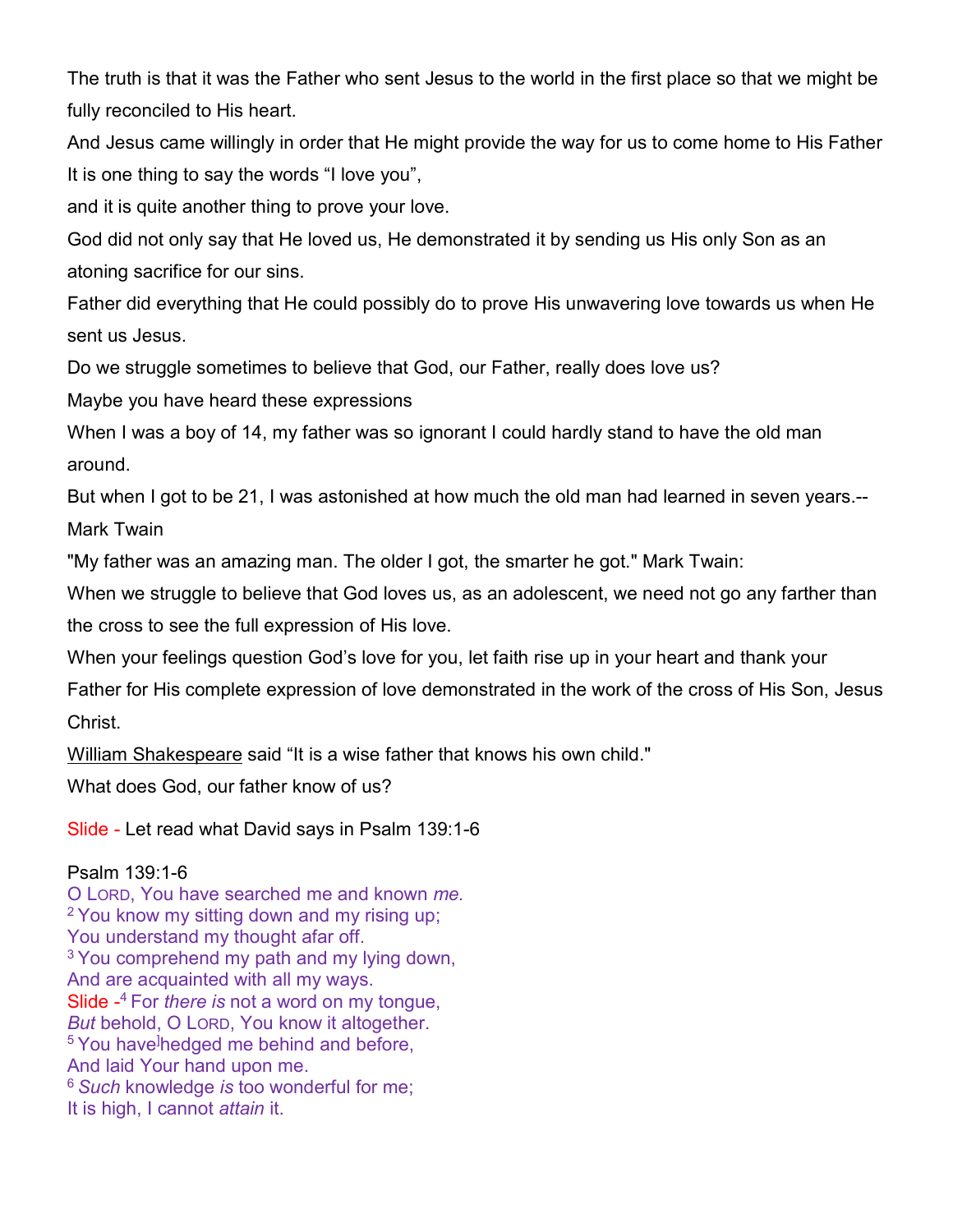We had only one son...

My wife still reminds me that when I visited her after the birth of each of our five children, and brought her a gift, none could match the clock-radio I presented her upon the birth of our son - our only son.

David was the middle child with two older and two younger sisters.

From the time he was a child he demonstrated seemingly tireless intensity in the things he attempted.

Fulfillment came twenty-four years later upon graduation from the Police Academy in Waterville, Maine.

David endeavored to please his dad and struggled with a vocation choice - thinking he might not please his dad if he didn't become a pastor or missionary himself.

If law enforcement was God's will for his life, the encouragement from dad was for him to become the best police officer possible in Lewiston, Maine... and he was, but only for two years.

On July 23, 1988 just before 3:00 p.m.

Just a month before his twenty-seventh birthday, on a hot, humid Saturday afternoon, David's life on earth came to abrupt close - ambushed and gunned down by Joseph Loveall who had a criminal history that dates back to 1961someone he was trying to help when Joseph Loveall was reported to had an auto accident. He ran off the road into a wooded area.

Joseph Loveall spent time in California juvenile correctional facilities, and in his adult years spent time in at least five different California adult correctional facilities, as well as other correctional facilities in Florida and Maine.

Loveall's numerous convictions over the years were for crimes such as Robbery, Burglary, Possession of a Firearm by a Felon, and Battery on a Police Officer.

Joseph Loveall shot Officer David Payne twice with a .44 caliber handgun, one shot entering his right side by the 11th rib and exiting on the left side by the 12th rib. The second shot was higher up, having entered on the left side by the 9th rib and piercing his aorta.

The tears of family and friends, including those of a young widow and two small children, cannot change what has transpired, but David did leave a legacy that is irreplaceable.

What do you think of Joseph Loveall?

The David Payne Story is one on a father, and of a son, like many other fathers and sons who gave their lives because of sick twisted people like Joseph Loveall.

But to a Holy God we are all look like Joseph Loveall, sick and twisted.

And so, the ultimate sacrifice of an unspotted Lamb of God had to be made.

Slide -John 1:39 "The next day John saw Jesus coming toward him, and said, "Behold! The Lamb of God who takes away the sin of the world!"